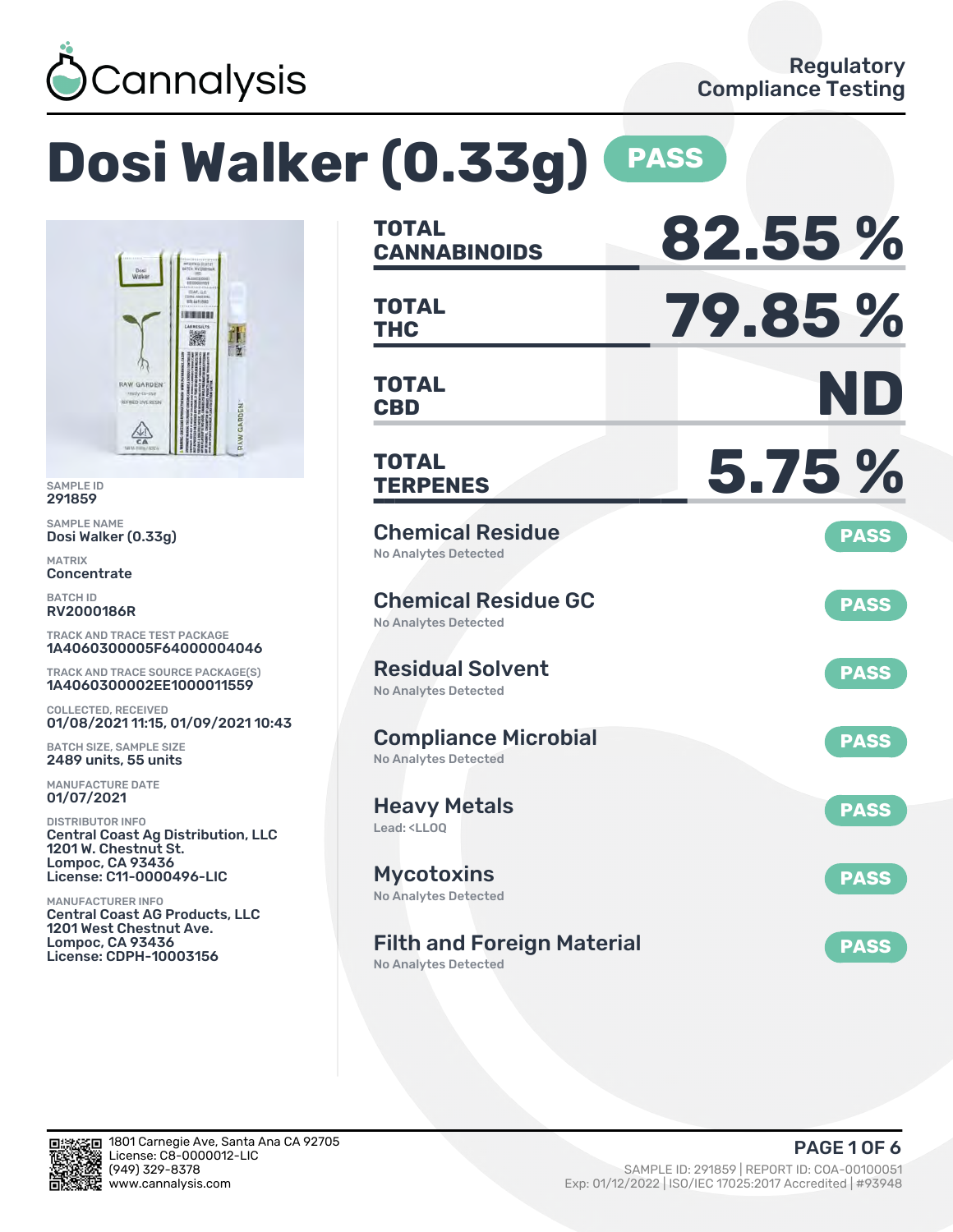

## CANNABINOID ANALYSIS

Total THC,CBD value(s) have been decarboxylated.

| TOTAL THC:          | 798.5 mg/g (79.85 %), 263.5 mg per package |
|---------------------|--------------------------------------------|
| TOTAL CBD:          | ND.                                        |
| TOTAL CANNABINOIDS: | 825.5 mg/g (82.55 %)                       |

UNIT OF MEASUREMENT: Milligrams per Gram(mg/g)

| <b>ANALYTE</b>         | <b>RESULT</b>           | LOD    | <b>LLOO</b> | <b>ANALYTE</b>   | <b>RESULT</b>        | LOD    | LL <sub>00</sub> |
|------------------------|-------------------------|--------|-------------|------------------|----------------------|--------|------------------|
| THCa                   | ND                      | 0.2000 | 0.4000      | CBD <sub>v</sub> | <b>ND</b>            | 0.2000 | 0.4000           |
| D9THC                  | 798.5 mg/g (79.85 %)    | 0.2000 | 0.4000      | CBGa             | <b>ND</b>            | 0.2000 | 0.4000           |
| D8THC                  | ND                      | 0.2000 | 0.4000      | <b>CBG</b>       | 24.15 mg/g (2.415 %) | 0.2000 | 0.4000           |
| <b>THC<sub>v</sub></b> | $2.859$ mg/g (0.2859 %) | 0.2000 | 0.4000      | CBN              | <b>ND</b>            | 0.2000 | 0.4000           |
| CBDa                   | ND                      | 0.2000 | 0.4000      | CBC              | <b>ND</b>            | 0.2000 | 0.4000           |
| CBD                    | ND                      | 0.2000 | 0.4000      |                  |                      |        |                  |

#### ADDITIONAL INFORMATION

| Method:              | SOP-TECH-001 | Sample Prepped: 01/11/2021 10:52  | Sample Approved: 01/12/2021 12:32  |  |
|----------------------|--------------|-----------------------------------|------------------------------------|--|
| Instrument: UPLC-DAD |              | Sample Analyzed: 01/11/2021 10:52 | Prep-Analytical Batch: 25431-19912 |  |



## TERPENE ANALYSIS

TOTAL TERPENES: 57.59 mg/g (5.759 %)

| UNIT OF MEASUREMENT:                                                             |                         | Milligrams per Gram(mg/g) |             |  |  |  |  |  |
|----------------------------------------------------------------------------------|-------------------------|---------------------------|-------------|--|--|--|--|--|
| <b>ANALYTE</b>                                                                   | <b>RESULT</b>           | LOD                       | <b>LLOO</b> |  |  |  |  |  |
| 3-Carene                                                                         | <b>ND</b>               | 0.5000                    | 1.000       |  |  |  |  |  |
| Alpha cedrene                                                                    | <b>ND</b>               | 0.5000                    | 1.000       |  |  |  |  |  |
| Alpha pinene                                                                     | 1.157 mg/g $(0.1157%)$  | 0.5000                    | 1.000       |  |  |  |  |  |
| Alpha terpineol                                                                  | 0.7771 mg/g $(0.0777%)$ | 0.3300                    | 0.650       |  |  |  |  |  |
| Beta myrcene                                                                     | 14.76 mg/g (1.476 %)    | 0.5000                    | 1.000       |  |  |  |  |  |
| Borneol                                                                          | <b>ND</b>               | 0.5000                    | 1.000       |  |  |  |  |  |
| Camphor                                                                          | <b>ND</b>               | 0.5000                    | 1.000       |  |  |  |  |  |
| Cedrol                                                                           | <b>ND</b>               | 0.5000                    | 1.000       |  |  |  |  |  |
| Eucalyptol                                                                       | <b>ND</b>               | 0.5000                    | 1.000       |  |  |  |  |  |
| Fenchone                                                                         | ND                      | 0.5000                    | 1.000       |  |  |  |  |  |
| Gamma terpineol                                                                  | <b>ND</b>               | 0.1000                    | 0.210       |  |  |  |  |  |
| Guaiol                                                                           | <b>ND</b>               | 0.5000                    | 1.000       |  |  |  |  |  |
| Isopulegol                                                                       | <b>ND</b>               | 0.5000                    | 1.000       |  |  |  |  |  |
| Linalool                                                                         | 4.042 mg/g $(0.4042%)$  | 0.5000                    | 1.000       |  |  |  |  |  |
| Ocimene 1                                                                        | <b>ND</b>               | 0.1600                    | 0.310       |  |  |  |  |  |
| P-cymene                                                                         | <b>ND</b>               | 0.5200                    | 1.050       |  |  |  |  |  |
| Pulegone                                                                         | <b>ND</b>               | 0.5000                    | 1.000       |  |  |  |  |  |
| Sabinene hydrate                                                                 | ND.                     | 0.5000                    | 1.000       |  |  |  |  |  |
| Trans beta farnesene <ll00< td=""><td></td><td>0.5000</td><td>1.000</td></ll00<> |                         | 0.5000                    | 1.000       |  |  |  |  |  |
| Valencene                                                                        | <b>ND</b>               | 0.5000                    | 1.000       |  |  |  |  |  |

| <b>ANALYTE</b>                                                                                                                                          | <b>RESULT</b>             | LOD    | <b>LLOQ</b> | <b>ANALYTE</b>         | <b>RESULT</b>                           | <b>LOD</b> | <b>LLOQ</b> |
|---------------------------------------------------------------------------------------------------------------------------------------------------------|---------------------------|--------|-------------|------------------------|-----------------------------------------|------------|-------------|
| 3-Carene                                                                                                                                                | <b>ND</b>                 | 0.5000 | 1.000       | Alpha bisabolol        | <b>ND</b>                               | 0.5000     | 1.000       |
| Alpha cedrene                                                                                                                                           | <b>ND</b>                 | 0.5000 | 1.000       | Alpha humulene         | 1.563 mg/g $(0.1563\%)$                 | 0.5000     | 1.000       |
| Alpha pinene                                                                                                                                            | 1.157 mg/g $(0.1157%)$    | 0.5000 | 1.000       | Alpha terpinene        | <b>ND</b>                               | 0.5000     | 1.000       |
| Alpha terpineol                                                                                                                                         | $0.7771$ mg/g $(0.0777%)$ | 0.3300 | 0.6500      | Beta caryophyllene     | 7.122 mg/g $(0.7122 \%)$                | 0.5000     | 1.000       |
| Beta myrcene                                                                                                                                            | 14.76 mg/g (1.476 %)      | 0.5000 | 1.000       | Beta pinene            | 2.288 mg/g $(0.2288\%)$                 | 0.6100     | 1.210       |
| Borneol                                                                                                                                                 | ND                        | 0.5000 | 1.000       | Camphene               | <b>ND</b>                               | 0.5000     | 1.000       |
| Camphor                                                                                                                                                 | ND                        | 0.5000 | 1.000       | Caryophyllene oxide ND |                                         | 0.5000     | 1.000       |
| Cedrol                                                                                                                                                  | <b>ND</b>                 | 0.5000 | 1.000       | Cis nerolidol          | <b>ND</b>                               | 0.5000     | 1.000       |
| Eucalyptol                                                                                                                                              | ND                        | 0.5000 | 1.000       | Fenchol                | 1.628 mg/g $(0.1628\%)$                 | 0.5000     | 1.000       |
| Fenchone                                                                                                                                                | <b>ND</b>                 | 0.5000 | 1.000       | Gamma terpinene        | <b>ND</b>                               | 0.5000     | 1.000       |
| Gamma terpineol                                                                                                                                         | <b>ND</b>                 | 0.1000 | 0.2100      | Geranyl acetate        | <b>ND</b>                               | 0.5000     | 1.000       |
| Guaiol                                                                                                                                                  | <b>ND</b>                 | 0.5000 | 1.000       | Isoborneol             | <b>ND</b>                               | 0.5000     | 1.000       |
| Isopulegol                                                                                                                                              | <b>ND</b>                 | 0.5000 | 1.000       | Limonene               | 20.28 mg/g (2.028 %)                    | 0.5000     | 1.000       |
| Linalool                                                                                                                                                | 4.042 mg/g (0.4042 %)     | 0.5000 | 1.000       | Menthol                | <b>ND</b>                               | 0.5000     | 1.000       |
| Ocimene 1                                                                                                                                               | <b>ND</b>                 | 0.1600 | 0.3100      | Ocimene 2              | $0.9558$ mg/g $(0.0956%)$               | 0.3500     | 0.6900      |
| P-cymene                                                                                                                                                | <b>ND</b>                 | 0.5200 | 1.050       | P-mentha-1,5-diene ND  |                                         | 0.5000     | 1.000       |
| Pulegone                                                                                                                                                | <b>ND</b>                 | 0.5000 | 1.000       | Sabinene               | <b>ND</b>                               | 0.5000     | 1.000       |
| Sabinene hydrate                                                                                                                                        | <b>ND</b>                 | 0.5000 | 1.000       | Terpinolene            | $3.018 \text{ mg/g} (0.3018 \text{ %})$ | 0.5000     | 1.000       |
| Trans beta farnesene <lloq< td=""><td></td><td>0.5000</td><td>1.000</td><td>Trans nerolidol</td><td><b>ND</b></td><td>0.5000</td><td>1.000</td></lloq<> |                           | 0.5000 | 1.000       | Trans nerolidol        | <b>ND</b>                               | 0.5000     | 1.000       |
|                                                                                                                                                         |                           |        |             |                        |                                         |            |             |

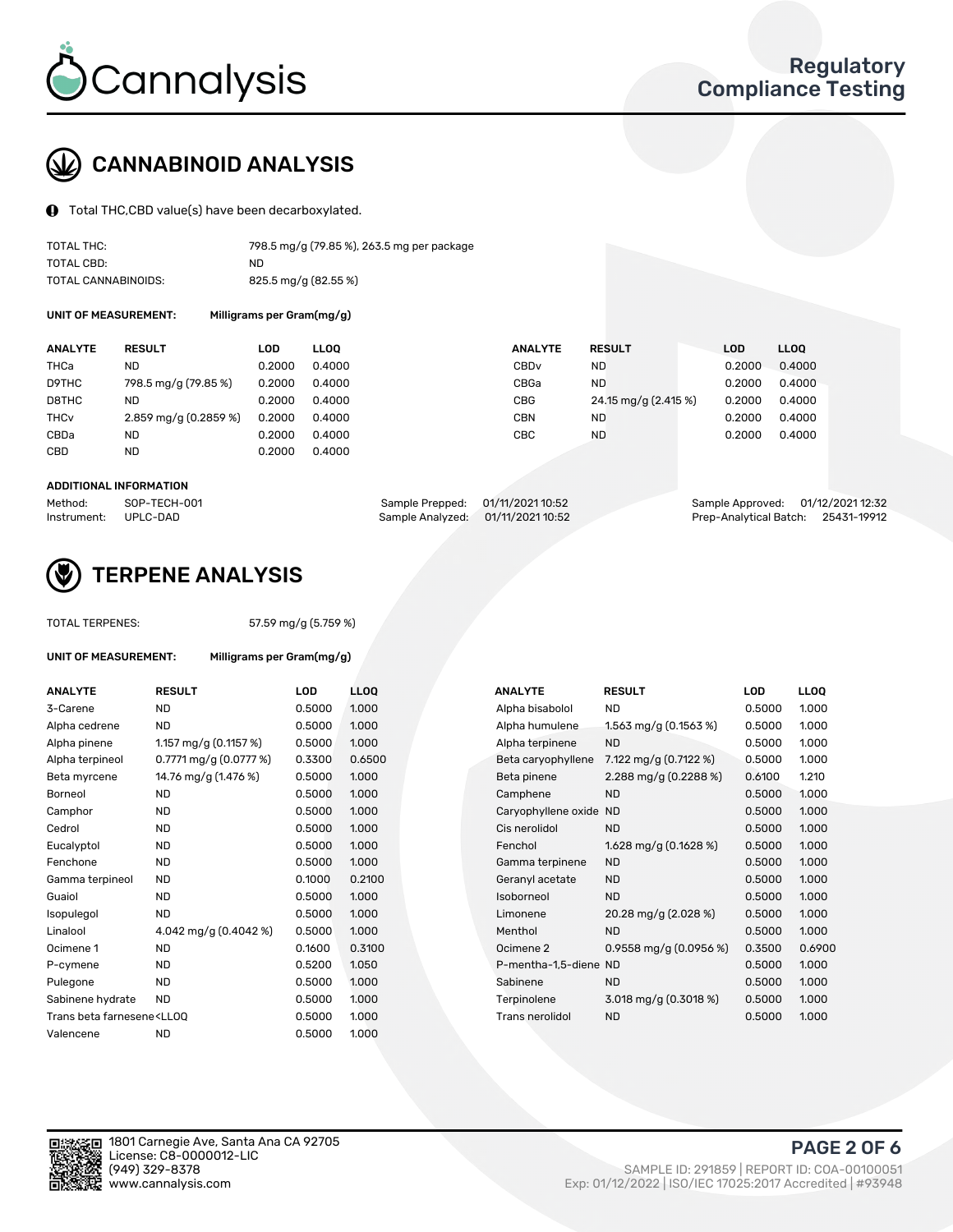

## Regulatory Compliance Testing

#### ADDITIONAL INFORMATION

Method: SOP-TECH-027 Sample Prepped: 01/09/2021 18:20 Sample Approved: 01/12/2021 15:54 Prep-Analytical Batch: 25429-19905



CHEMICAL RESIDUE ANALYSIS PASS

UNIT OF MEASUREMENT: Micrograms per Gram(ug/g)

| <b>ANALYTE</b>    | <b>RESULT</b> | LOD    | LL <sub>OO</sub> | <b>ACTION LEVEL</b> |      | <b>ANALYTE</b>      | <b>RESULT</b> | <b>LOD</b> | LL <sub>OO</sub> | <b>ACTION LEVEL</b> |      |
|-------------------|---------------|--------|------------------|---------------------|------|---------------------|---------------|------------|------------------|---------------------|------|
| Abamectin         | <b>ND</b>     | 0.0200 | 0.0400           | 0.1000              | Pass | Acephate            | <b>ND</b>     | 0.0200     | 0.0400           | 0.1000              | Pass |
| Acequinocyl       | <b>ND</b>     | 0.0200 | 0.0400           | 0.1000              | Pass | Acetamiprid         | <b>ND</b>     | 0.0200     | 0.0400           | 0.1000              | Pass |
| Aldicarb          | <b>ND</b>     | 0.0200 | 0.0400           | 0.0                 | Pass | Azoxystrobin        | <b>ND</b>     | 0.0200     | 0.0400           | 0.1000              | Pass |
| Bifenazate        | <b>ND</b>     | 0.0200 | 0.0400           | 0.1000              | Pass | <b>Bifenthrin</b>   | <b>ND</b>     | 0.0200     | 0.0400           | 3.000               | Pass |
| <b>Boscalid</b>   | <b>ND</b>     | 0.0200 | 0.0400           | 0.1000              | Pass | Carbaryl            | <b>ND</b>     | 0.0200     | 0.0400           | 0.5000              | Pass |
| Carbofuran        | <b>ND</b>     | 0.0200 | 0.0400           | 0.0                 | Pass | Chlorantraniliprole | <b>ND</b>     | 0.0200     | 0.0400           | 10.00               | Pass |
| Clofentezine      | <b>ND</b>     | 0.0200 | 0.0400           | 0.1000              | Pass | Coumaphos           | <b>ND</b>     | 0.0200     | 0.0400           | 0.0                 | Pass |
| Cyfluthrin        | <b>ND</b>     | 0.4000 | 1.000            | 2.000               | Pass | Cypermethrin        | <b>ND</b>     | 0.4000     | 1.000            | 1.000               | Pass |
| Daminozide        | <b>ND</b>     | 0.0200 | 0.0400           | 0.0                 | Pass | Diazinon            | <b>ND</b>     | 0.0200     | 0.0400           | 0.1000              | Pass |
| <b>Dichlorvos</b> | <b>ND</b>     | 0.0200 | 0.0400           | 0.0                 | Pass | Dimethoate          | <b>ND</b>     | 0.0200     | 0.0400           | 0.0                 | Pass |
| Dimethomorph      | <b>ND</b>     | 0.0200 | 0.0400           | 2.000               | Pass | Ethoprophos         | <b>ND</b>     | 0.0200     | 0.0400           | 0.0                 | Pass |
| Etofenprox        | <b>ND</b>     | 0.0200 | 0.0400           | 0.0                 | Pass | Etoxazole           | <b>ND</b>     | 0.0200     | 0.0400           | 0.1000              | Pass |
| Fenhexamid        | <b>ND</b>     | 0.0200 | 0.0400           | 0.1000              | Pass | Fenoxycarb          | <b>ND</b>     | 0.0200     | 0.0400           | 0.0                 | Pass |
| Fenpyroximate     | <b>ND</b>     | 0.0200 | 0.0400           | 0.1000              | Pass | Fipronil            | <b>ND</b>     | 0.0400     | 0.1000           | 0.0                 | Pass |
| Flonicamid        | <b>ND</b>     | 0.0200 | 0.0400           | 0.1000              | Pass | Fludioxonil         | <b>ND</b>     | 0.0200     | 0.0400           | 0.1000              | Pass |
| Hexythiazox       | <b>ND</b>     | 0.0200 | 0.0400           | 0.1000              | Pass | Imazalil            | <b>ND</b>     | 0.0200     | 0.0400           | 0.0                 | Pass |
| Imidacloprid      | <b>ND</b>     | 0.0200 | 0.0400           | 5.000               | Pass | Kresoxim methyl     | <b>ND</b>     | 0.0200     | 0.0400           | 0.1000              | Pass |
| Malathion         | <b>ND</b>     | 0.0200 | 0.0400           | 0.5000              | Pass | Metalaxyl           | <b>ND</b>     | 0.0200     | 0.0400           | 2.000               | Pass |
| Methiocarb        | <b>ND</b>     | 0.0200 | 0.0400           | 0.0                 | Pass | Methomyl            | <b>ND</b>     | 0.0200     | 0.0400           | 1.000               | Pass |
| Mevinphos         | <b>ND</b>     | 0.0200 | 0.0400           | 0.0                 | Pass | Myclobutanil        | <b>ND</b>     | 0.0200     | 0.0400           | 0.1000              | Pass |
| Naled             | <b>ND</b>     | 0.0200 | 0.0400           | 0.1000              | Pass | Oxamyl              | <b>ND</b>     | 0.0200     | 0.0400           | 0.5000              | Pass |
| Paclobutrazol     | <b>ND</b>     | 0.0200 | 0.0400           | 0.0                 | Pass | Permethrins         | <b>ND</b>     | 0.0400     | 0.1000           | 0.5000              | Pass |
| Phosmet           | <b>ND</b>     | 0.0200 | 0.0400           | 0.1000              | Pass | Piperonyl butoxide  | <b>ND</b>     | 0.0200     | 0.0400           | 3.000               | Pass |
| Prallethrin       | <b>ND</b>     | 0.0200 | 0.0400           | 0.1000              | Pass | Propiconazole       | <b>ND</b>     | 0.0200     | 0.0400           | 0.1000              | Pass |
| Propoxur          | <b>ND</b>     | 0.0200 | 0.0400           | 0.0                 | Pass | Pyrethrins          | <b>ND</b>     | 0.0200     | 0.0400           | 0.5000              | Pass |
| Pyridaben         | <b>ND</b>     | 0.0200 | 0.0400           | 0.1000              | Pass | Spinetoram          | <b>ND</b>     | 0.0200     | 0.0400           | 0.1000              | Pass |
| Spinosad          | <b>ND</b>     | 0.0300 | 0.0700           | 0.1000              | Pass | Spiromesifen        | <b>ND</b>     | 0.0200     | 0.0400           | 0.1000              | Pass |
| Spirotetramat     | <b>ND</b>     | 0.0200 | 0.0400           | 0.1000              | Pass | Spiroxamine         | <b>ND</b>     | 0.0200     | 0.0400           | 0.0                 | Pass |
| Tebuconazole      | <b>ND</b>     | 0.0200 | 0.0400           | 0.1000              | Pass | Thiacloprid         | <b>ND</b>     | 0.0200     | 0.0400           | 0.0                 | Pass |
| Thiamethoxam      | <b>ND</b>     | 0.0200 | 0.0400           | 5.000               | Pass | Trifloxystrobin     | <b>ND</b>     | 0.0200     | 0.0400           | 0.1000              | Pass |

#### ADDITIONAL INFORMATION

Method: SOP-TECH-002 Sample Prepped: 01/09/2021 17:29 Sample Approved: 01/11/2021 14:09<br>Instrument: LC-MS/MS Sample Analyzed: 01/09/2021 17:29 Prep-Analytical Batch: 25426-19902 Prep-Analytical Batch: 25426-19902

PAGE 3 OF 6

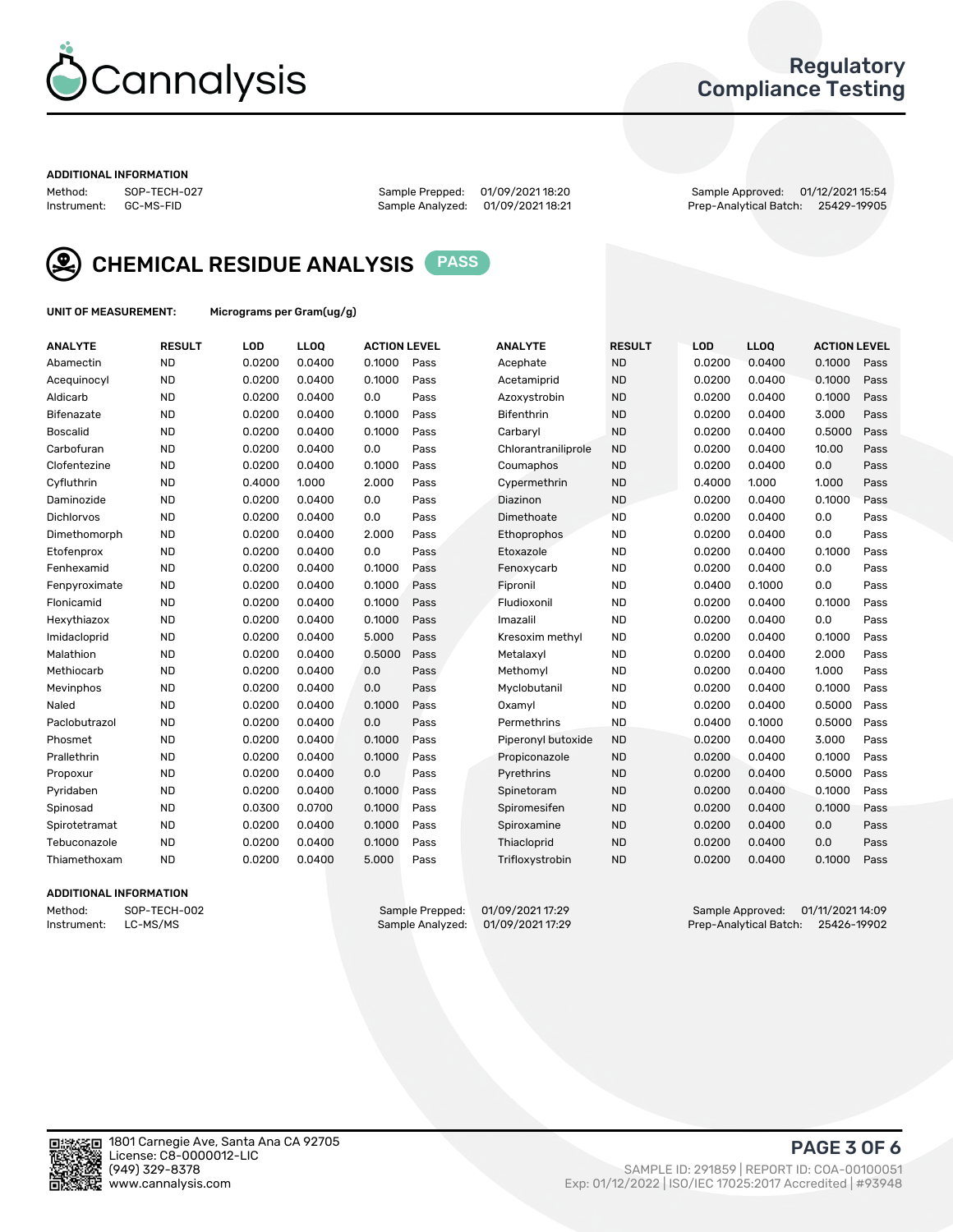

## CHEMICAL RESIDUE GC ANALYSIS PASS

| UNIT OF MEASUREMENT: | Microgra |
|----------------------|----------|
|                      |          |

ams per Gram(ug/g)

| <b>ANALYTE</b>                                   | <b>RESULT</b>            | LOD    | <b>LLOO</b> | <b>ACTION LEVEL</b> |                                     | <b>ANALYTE</b>                       | <b>RESULT</b> | LOD    | <b>LLOO</b>                                | <b>ACTION LEVEL</b>             |      |
|--------------------------------------------------|--------------------------|--------|-------------|---------------------|-------------------------------------|--------------------------------------|---------------|--------|--------------------------------------------|---------------------------------|------|
| Captan                                           | ND                       | 0.1000 | 0.2000      | 0.7000              | Pass                                | Chlordane                            | <b>ND</b>     | 0.0109 | 0.0136                                     | 0.0                             | Pass |
| Methyl parathion                                 | <b>ND</b>                | 0.0400 | 0.1000      | 0.0                 | Pass                                | <b>PCNB</b>                          | <b>ND</b>     | 0.0200 | 0.0400                                     | 0.1000                          | Pass |
| Chlorfenapyr                                     | <b>ND</b>                | 0.0800 | 0.1000      | 0.0                 | Pass                                | Chlorpyrifos                         | <b>ND</b>     | 0.0800 | 0.1000                                     | 0.0                             | Pass |
| ADDITIONAL INFORMATION<br>Method:<br>Instrument: | SOP-TECH-010<br>GC-MS/MS |        |             |                     | Sample Prepped:<br>Sample Analyzed: | 01/09/2021 17:29<br>01/09/2021 17:30 |               |        | Sample Approved:<br>Prep-Analytical Batch: | 01/11/2021 17:09<br>25427-19903 |      |

## RESIDUAL SOLVENT ANALYSIS PASS

UNIT OF MEASUREMENT: Micrograms per Gram(ug/g)

| <b>ANALYTE</b>    | <b>RESULT</b> | LOD    | <b>LLOO</b> | <b>ACTION LEVEL</b> |      | <b>ANALYTE</b>           | <b>RESULT</b> | LOD    | <b>LLOO</b> | <b>ACTION LEVEL</b> |      |
|-------------------|---------------|--------|-------------|---------------------|------|--------------------------|---------------|--------|-------------|---------------------|------|
| Acetone           | <b>ND</b>     | 5.000  | 250.0       | 5000                | Pass | Acetonitrile             | <b>ND</b>     | 5.000  | 50.00       | 410.0               | Pass |
| Benzene           | <b>ND</b>     | 0.5000 | 1.000       | 1.000               | Pass | <b>Butane</b>            | <b>ND</b>     | 76.80  | 96.00       | 5000                | Pass |
| Chloroform        | <b>ND</b>     | 0.5000 | 1.000       | 1.000               | Pass | Ethanol                  | <b>ND</b>     | 10.00  | 50.00       | 5000                | Pass |
| Ethyl Acetate     | <b>ND</b>     | 5.000  | 50.00       | 5000                | Pass | <b>Ethyl Ether</b>       | <b>ND</b>     | 25.00  | 50.00       | 5000                | Pass |
| Ethylene oxide    | <b>ND</b>     | 0.5000 | 1.000       | 1.000               | Pass | Heptane                  | <b>ND</b>     | 1.000  | 5.000       | 5000                | Pass |
| Hexane            | <b>ND</b>     | 0.5000 | 5.000       | 290.0               | Pass | <b>Isopropyl Alcohol</b> | <b>ND</b>     | 5.000  | 50.00       | 5000                | Pass |
| Methanol          | <b>ND</b>     | 10.00  | 50.00       | 3000                | Pass | Methylene chloride       | <b>ND</b>     | 0.5000 | 1.000       | 1.000               | Pass |
| Pentane           | <b>ND</b>     | 1.000  | 50.00       | 5000                | Pass | Propane                  | <b>ND</b>     | 16.00  | 20.00       | 5000                | Pass |
| Toluene           | <b>ND</b>     | 0.5000 | 1.000       | 890.0               | Pass | Xvlenes                  | <b>ND</b>     | 6.000  | 100.0       | 2170                | Pass |
| Trichloroethylene | <b>ND</b>     | 0.2500 | 1.000       | 1.000               | Pass | 1.2-Dichloroethane       | <b>ND</b>     | 0.5000 | 1.000       | 1.000               | Pass |

#### ADDITIONAL INFORMATION

Method: SOP-TECH-021 Sample Prepped: 01/11/2021 11:57 Sample Approved: 01/12/2021 16:15<br>Instrument: HS-GC-MS/FID Sample Analyzed: 01/11/2021 12:20 Prep-Analytical Batch: 25428-19917 Prep-Analytical Batch: 25428-19917



UNIT OF MEASUREMENT: Cycle Threshold (Ct)

| <b>ANALYTE</b> | <b>RESULT</b>                 | LOD   | <b>LLOO</b> |     | <b>ACTION LEVEL</b> | <b>ANALYTE</b>   | <b>RESULT</b> | <b>LOD</b> | <b>LLOO</b>      |                  | <b>ACTION LEVEL</b> |
|----------------|-------------------------------|-------|-------------|-----|---------------------|------------------|---------------|------------|------------------|------------------|---------------------|
| A.fumigatus    | <b>ND</b>                     | 33.00 | 0.0         | 0.0 | Pass                | A. flavus        | <b>ND</b>     | 33.00      | 0.0              | 0.0              | Pass                |
| A. niger       | <b>ND</b>                     | 33.00 | 0.0         | 0.0 | Pass                | A. terreus       | <b>ND</b>     | 33.00      | 0.0              | 0.0              | Pass                |
| <b>STEC</b>    | <b>ND</b>                     | 33.00 | 0.0         | 0.0 | Pass                | Salmonella spp   | <b>ND</b>     | 33.00      | 0.0              | 0.0              | Pass                |
|                | <b>ADDITIONAL INFORMATION</b> |       |             |     |                     |                  |               |            |                  |                  |                     |
| Method:        | SOP-TECH-016, SOP-TECH-022    |       |             |     | Sample Prepped:     | 01/11/2021 06:00 |               |            | Sample Approved: | 01/11/2021 11:58 |                     |

Instrument: qPCR Sample Analyzed: 01/11/2021 06:28 Prep-Analytical Batch: 25434-19908

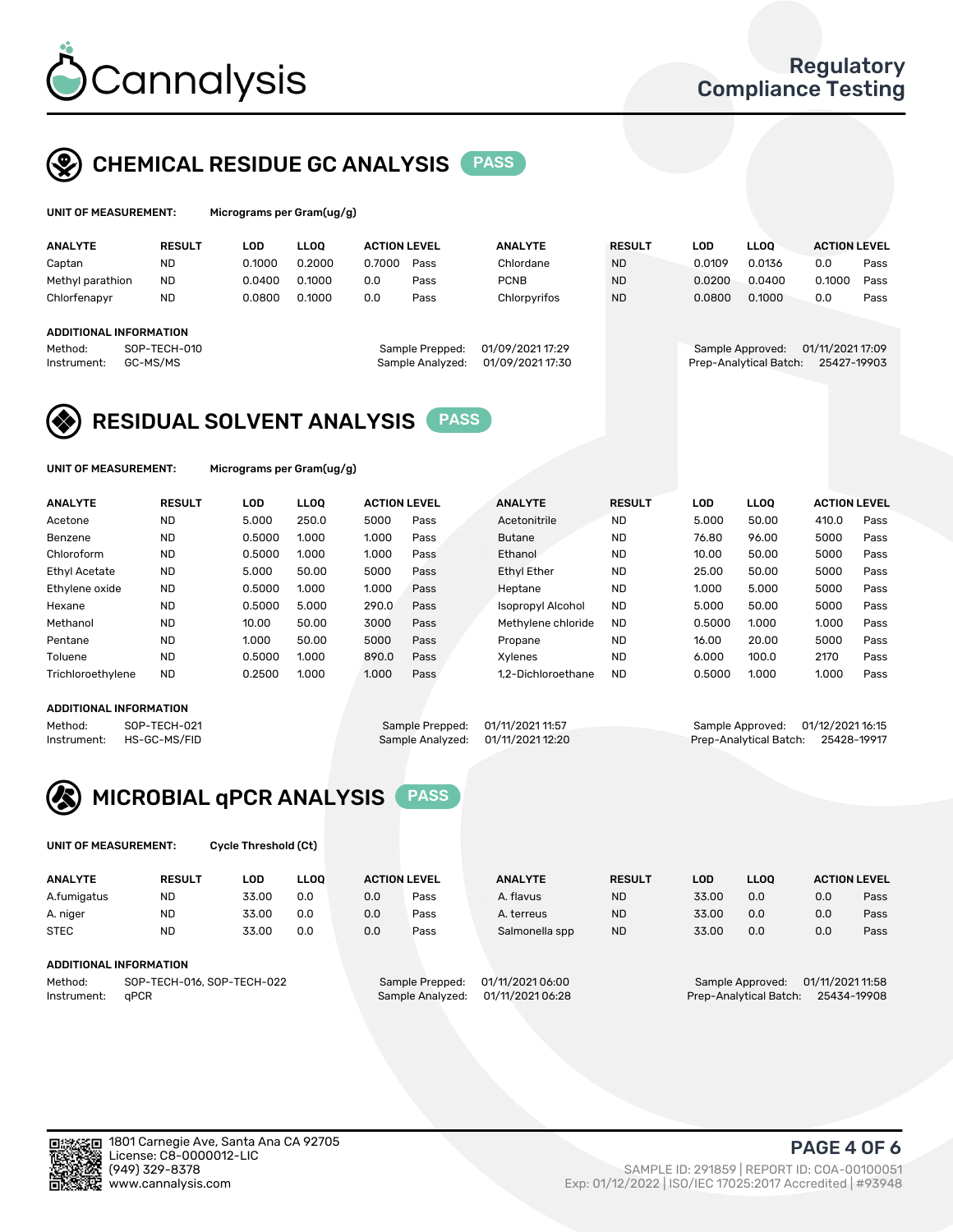

UNIT OF MEASUREMENT: Micrograms per Gram(ug/g)



| <b>ANALYTE</b>         | <b>RESULT</b>                                                                                                                                                           | <b>LOD</b>                     | <b>LLOO</b> | <b>ACTION LEVEL</b> |                                     | <b>ANALYTE</b>                       | <b>RESULT</b> | <b>LOD</b> | <b>LLOO</b>                                | <b>ACTION LEVEL</b>             |
|------------------------|-------------------------------------------------------------------------------------------------------------------------------------------------------------------------|--------------------------------|-------------|---------------------|-------------------------------------|--------------------------------------|---------------|------------|--------------------------------------------|---------------------------------|
| Arsenic                | <b>ND</b>                                                                                                                                                               | 0.0200                         | 0.0500      | 0.2000              | Pass                                | Cadmium                              | <b>ND</b>     | 0.0050     | 0.0500                                     | 0.2000<br>Pass                  |
| Lead                   | <lloq< td=""><td>0.0100</td><td>0.0500</td><td>0.5000</td><td>Pass</td><td>Mercury</td><td><b>ND</b></td><td>0.0030</td><td>0.0500</td><td>0.1000<br/>Pass</td></lloq<> | 0.0100                         | 0.0500      | 0.5000              | Pass                                | Mercury                              | <b>ND</b>     | 0.0030     | 0.0500                                     | 0.1000<br>Pass                  |
| Method:<br>Instrument: | <b>ADDITIONAL INFORMATION</b><br>SOP-TECH-013<br>ICP-MS                                                                                                                 |                                |             |                     | Sample Prepped:<br>Sample Analyzed: | 01/12/2021 09:29<br>01/12/2021 09:30 |               |            | Sample Approved:<br>Prep-Analytical Batch: | 01/12/2021 18:54<br>25471-19939 |
|                        | <b>MYCOTOXINS ANALYSIS</b>                                                                                                                                              |                                |             | <b>PASS</b>         |                                     |                                      |               |            |                                            |                                 |
| UNIT OF MEASUREMENT:   |                                                                                                                                                                         | Micrograms per Kilogram(ug/kg) |             |                     |                                     |                                      |               |            |                                            |                                 |
| <b>ANALYTE</b>         | <b>RESULT</b>                                                                                                                                                           | <b>LOD</b>                     | <b>LLOO</b> | <b>ACTION LEVEL</b> |                                     | <b>ANALYTE</b>                       | <b>RESULT</b> | <b>LOD</b> | <b>LLOO</b>                                | <b>ACTION LEVEL</b>             |

| Aflatoxin B1            | <b>ND</b>    | 1.000 | 2.000 |                 | N/A              | Aflatoxin B2 |  | <b>ND</b>        |  | 2.000            | 5.000 |       | N/A  |
|-------------------------|--------------|-------|-------|-----------------|------------------|--------------|--|------------------|--|------------------|-------|-------|------|
| Aflatoxin G1            | <b>ND</b>    | 2.000 | 5.000 |                 | N/A              | Aflatoxin G2 |  | ND               |  | 2.000            | 5.000 |       | N/A  |
| <b>Total Aflatoxins</b> | <b>ND</b>    | 10.00 | 14.00 | 20.00           | Pass             | Ochratoxin A |  | <b>ND</b>        |  | 1.000            | 2.000 | 20.00 | Pass |
|                         |              |       |       |                 |                  |              |  |                  |  |                  |       |       |      |
| ADDITIONAL INFORMATION  |              |       |       |                 |                  |              |  |                  |  |                  |       |       |      |
| Method:                 | SOP-TECH-020 |       |       | Sample Prepped: | 01/09/2021 17:07 |              |  | Sample Approved: |  | 01/11/2021 16:31 |       |       |      |

Instrument: LC-MS/MS Sample Analyzed: 01/09/2021 17:22 Prep-Analytical Batch: 25420-19901



UNIT OF MEASUREMENT: Filth and Foreign Matter (%, #/3g)

| <b>ANALYTE</b>                                              | <b>RESULT</b>          | LOD | <b>LLOO</b> | <b>ACTION LEVEL</b>                                                         |      | <b>ANALYTE</b> | <b>RESULT</b> | LOD                                                                           | <b>LLOO</b> | <b>ACTION LEVEL</b> |      |  |
|-------------------------------------------------------------|------------------------|-----|-------------|-----------------------------------------------------------------------------|------|----------------|---------------|-------------------------------------------------------------------------------|-------------|---------------------|------|--|
| IF RH ME                                                    | <b>ND</b>              | 0.0 | 0.0         | 1.000                                                                       | Pass | <b>IFM</b>     | <b>ND</b>     | 0.0                                                                           | 0.0         | 25.00               | Pass |  |
| Mold                                                        | <b>ND</b>              | 0.0 | 0.0         | 25.00                                                                       | Pass | <b>SSCD</b>    | <b>ND</b>     | 0.0                                                                           | 0.0         | 25.00               | Pass |  |
|                                                             | ADDITIONAL INFORMATION |     |             |                                                                             |      |                |               |                                                                               |             |                     |      |  |
| Method:<br>SOP-TECH-009<br>Instrument:<br>Visual Inspection |                        |     |             | 01/11/2021 17:08<br>Sample Prepped:<br>01/11/2021 17:08<br>Sample Analyzed: |      |                |               | 01/11/2021 19:15<br>Sample Approved:<br>Prep-Analytical Batch:<br>25460-19933 |             |                     |      |  |



PAGE 5 OF 6